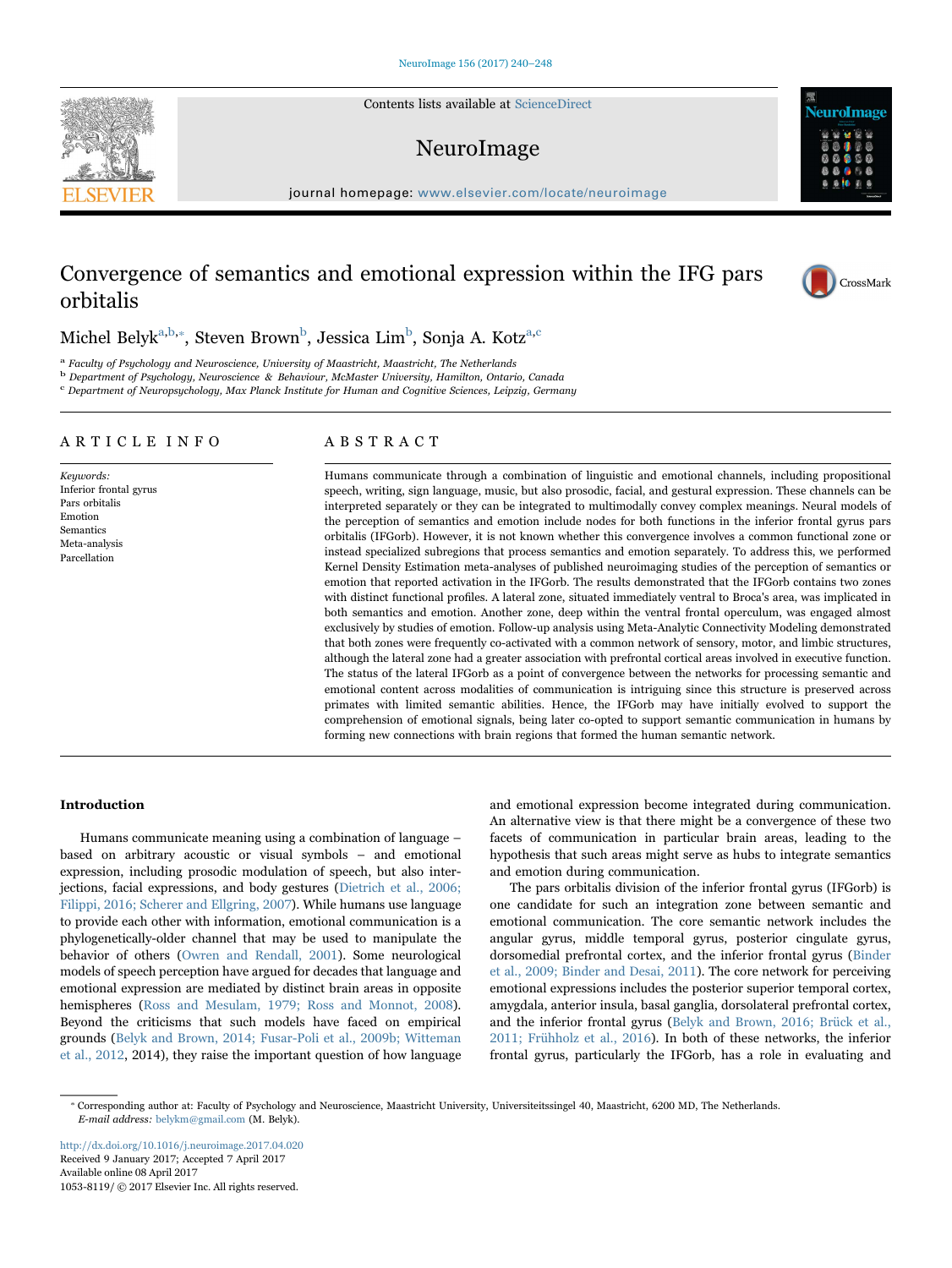<span id="page-1-0"></span>

Fig. 1. Location of the IFGorb (purple) in the left hemisphere from the Harvard-Oxford probabilistic cortical map [\(Craddock et al., 2012\)](#page-6-5).

acting upon communicative signals.

Brain imaging studies in humans have demonstrated that the IFGorb participates in perceiving both semantic content and emotional expression across sensory modalities. For example, this region is activated when participants make judgments about the semantic content of speech, written text, and sign language [\(Binder et al.,](#page-6-2) [2009; MacSweeney et al., 2002; Rodd et al., 2015](#page-6-2)), as well as emotional expression through the voice, face, body, and music ([Belyk and Brown,](#page-6-1) [2014;](#page-6-1) [Frühholz et al., 2016](#page-7-2); [Fusar-Poli et al., 2009a;](#page-7-3) [Jessen and Kotz,](#page-7-4) [2015;](#page-7-4) [Lehne et al., 2014;](#page-7-5) [Levitin and Menon, 2003;](#page-7-6) [Lotze et al., 2006](#page-7-7); [Tabei, 2015;](#page-7-8) [Witteman et al., 2012\)](#page-8-0). This leads to the hypothesis that the IFGorb may serve as a hub that integrates semantics and emotion during communication.

The IFGorb is bounded between the orbital sulcus and the anterior horizontal ramus of the lateral sulcus, extending into the frontal operculum. This anatomical region corresponds approximately to the cytoarchitectonic designation of Brodmann area (BA) 47 ([Brodmann,](#page-6-4) [1909\)](#page-6-4) schematized in [Fig. 1.](#page-1-0) Although Brodmann designated this region with a single cytoarchitectonic label, he noted, based on the research of Oskar Vogt, that much of the inferior frontal cortex was myeloarchitectonically diverse ([Vogt, 1910;](#page-8-1) see translation by [Juda](#page-7-9)š [and Cepanec, 2010](#page-7-9)) and thus amenable to further subdivision. Vogt's coarsest-level division separated the opercular IFGorb from the rest of the inferior frontal gyrus, a division that is now corroborated by magnetic resonance imaging parcellation studies in both humans and monkeys ([Neubert, Mars, Thomas, Sallet, and Rushworth, 2014;](#page-7-10) [Neubert, Mars, Sallet, and Rushworth, 2015\)](#page-7-10). This leads to a second hypothesis, that possible anatomical subdivisions within the IFGorb may have corresponding functional specializations, such as the comprehension of semantic and emotional signals.

We report two voxel-based meta-analyses of published brain imaging studies that test the hypotheses that the IFGorb contains a zone of convergence between the semantic and emotional-expression networks and/or that it contains multiple functionally-specialized subregions. These hypotheses have implications for the study of both semantic and emotional-expression processing, as research from both fields has independently attributed certain functions to the IFGorb. The first meta-analysis used Kernel Density Estimation (KDE) to test whether published studies reporting loci of activation within the IFGorb during the perception of semantic meaning and emotional expression, respectively, do so in a common zone – which would be consistent with a role in integrating these channels – and/or in spatially distinct zones, which would be consistent with a further subdivision of this region. A second analysis examined networks of coactivation for functionally defined zones within the IFGorb to further inform the interpretation of their functions.

#### Meta-Analysis 1

#### **Methods**

#### Database searching

We searched the BrainMap database [\(www.brainmap.org](http://www.brainmap.org)) for brain imaging experiments using Sleuth software v2.3 on September  $16<sup>th</sup>$ 2014 for all brain imaging experiments that reported loci of activation within the cytoarchitectonically defined Brodmann area 47. This literature searching strategy is appropriate for testing where within BA 47 these functions may be localized, but not whether BA 47 is engaged in these functions. It would be circular to support the latter inference from this corpus of studies, although previous meta-analyses (reviewed above) provide ample support for the role of the IFGorb in these functions.

Coordinates for activation loci labeled as either IFG, IFG pars orbitalis, or BA 47 were extracted from the coordinate tables of each study. Coordinates reported in MNI space were transformed to Talairach space. Each coordinate was checked against the Talairach atlas [\(Talairach and Tournoux, 1988\)](#page-7-11), as implemented in a digital atlas ([Lancaster et al., 1997](#page-7-12), [2000\)](#page-7-13), to verify that it fell within the cytoarchitectonically defined IFGorb. Loci falling outside of this region were excluded from the analysis. Restricting analyses to this space improves statistical power for testing a priori hypotheses at the expense of conducting lower-powered exploratory analyses across the remainder of the brain volume.

In light of theories of lateralization of linguistic and emotional communication, we performed Chi-squared tests on the number of activation loci and the number of experiments that reported at least one locus of activation in each hemisphere. Studies of semantic perception were strongly left-lateralized (total loci:  $\chi^2$ =25.2, p < 0.05; experiments:  $\chi^2$ =9, p < 0.05), whereas studies of emotion perception showed no evidence of lateralization (total loci:  $\chi^2$ =0.049, p=0.86; experiments:  $\chi^2$ =0, p=1). We therefore restricted our analysis to the left hemisphere, where both functions could be compared.

## Study coding

Each study was manually classified into one of four categories according to the communicative content (semantic or emotional) and sensory modality (visual or auditory) of the stimulus. The visual and auditory modalities were chosen because they encompass the bulk of human communication and have been the subject of more research than other sensory modalities. Experiments that could not be classified into these categories were excluded from further analysis. The search returned 499 loci across 239 experiments from an initial pool of 1561 loci across 744 experiments that reported activation within the IFGorb in either hemisphere using any paradigm. [Table 1](#page-1-1) lists the number of studies and activation loci in each category of experiment.

#### <span id="page-1-1"></span>Table 1

Summary of the number of activation loci and the number of experiments contributing to the kernel density analysis.

|          | Number of Loci        |           |     |
|----------|-----------------------|-----------|-----|
|          | Emotion               | Semantics | Sum |
| Audition | 24                    | 52        | 76  |
| Vision   | 231                   | 193       | 424 |
| Sum      | 255                   | 245       | 499 |
|          | Number of Experiments |           |     |
|          | Emotion               | Semantics | Sum |
| Audition | 17                    | 27        | 44  |
| Vision   | 145                   | 92        | 237 |
| Sum      | 162                   | 119       | 281 |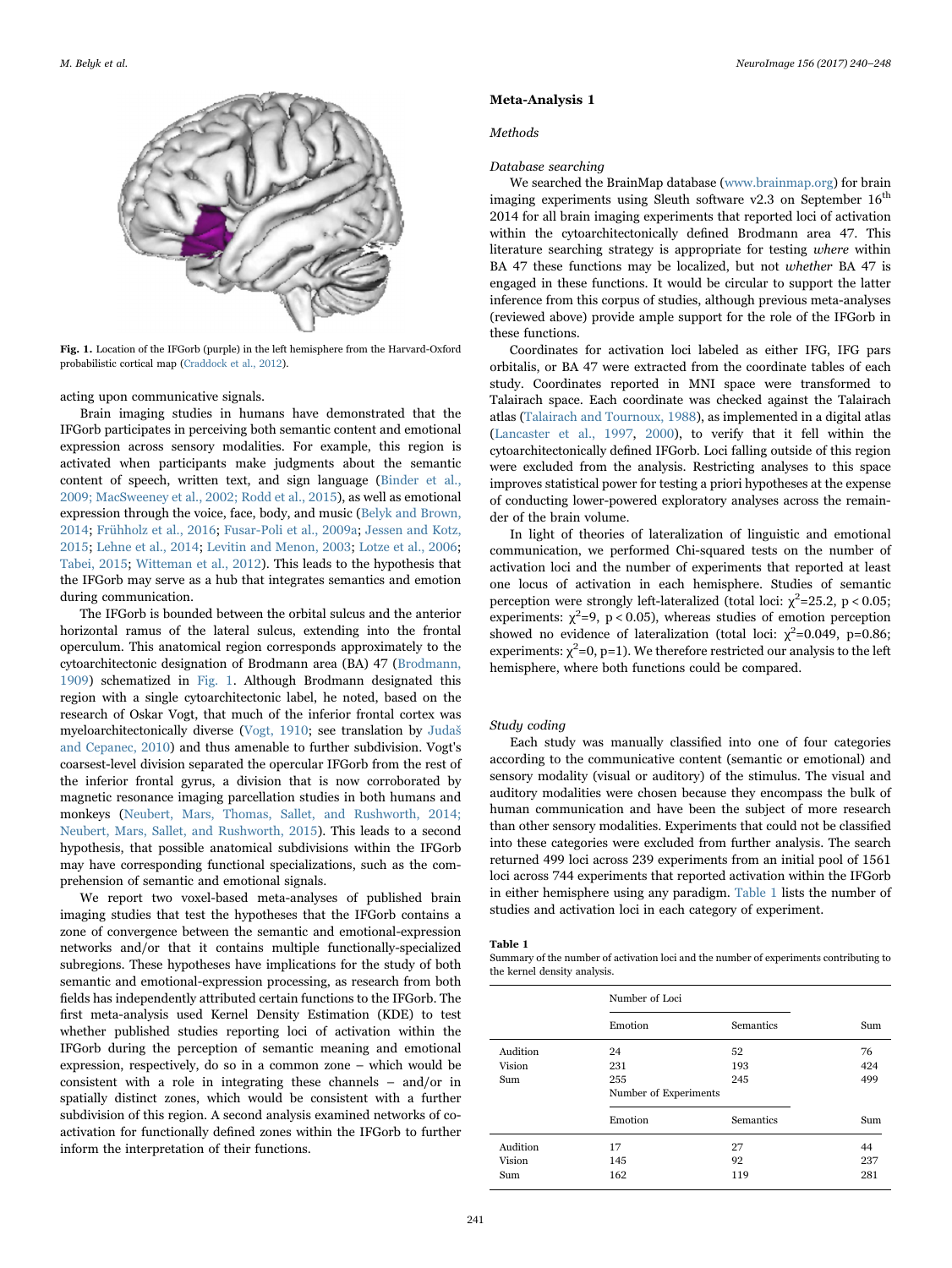<span id="page-2-0"></span>

Fig. 2. (A) Density maps for activation loci from studies of semantic (blue) and emotion (red) judgments, and (B) density maps for activation loci from studies using auditory (yellow) and visual (green) stimuli, before corrections for sample size and number of loci per study (see Methods). Translucent and opaque surfaces represent the 50th and 95th percentiles of density, respectively.

#### Analysis

We used KDE, as implemented in the 'ks' package in R (v3.1.1), to model the distribution of activation peaks within the IFGorb using a Gaussian kernel with empirically determined bandwidths ([Duong,](#page-6-6) [2013, 2015;](#page-6-6) [R Core Team, 2014](#page-7-14); [Wand and Jones, 1994\)](#page-8-2). KDE creates a smooth estimate of the density, or local abundance, of points within a common space. Although we are not aware of previous brain imaging studies having used this approach, it is a common approach to spatial data in other scientific disciplines. For example, KDE has been used to map hot-spots for traffic accidents in major cities ([Harirforoush and](#page-7-15) [Bellalite, 2016\)](#page-7-15), to identify vulnerable habitats [\(Kenchington et al.,](#page-7-16) [2014\)](#page-7-16), and to model the epidemiology of infectious diseases ([Shiode](#page-7-17) [et al., 2015](#page-7-17)). [Belyk et al. \(submitted\)](#page-6-7) demonstrate the use of KDE for cognitive neuroscience.

When applied to the peak activations reported in brain imaging studies, KDE provides a smooth representation of the local abundance of peak activations across stereotaxic space. This approach is conceptually similar to Kernel Density Analysis (KDA) and to the more commonly used Activation Likelihood Estimation (ALE), which also create smooth estimates of the local abundance of peak activations (Eickhoff [et al., 2012; Turkeltaub et al., 2002; Wager et al., 2007](#page-6-8)). Like the other approaches, KDE performs hypothesis testing by comparing observed local densities (or likelihoods) to an empirical null distribution estimated by Monte-Carlo simulation. ALE and KDA perform simulations by redistributing the observed activations to random grey matter voxels throughout the brain. The comparison of the observed likelihoods/densities to this random distribution of loci is a valid test of the convergence of activation loci only if the entire brain volume is sampled in the studies contributing to the analysis. This assumption is not met by the present data since it is restricted to a single brain region. We instead performed permutation tests by randomly assigning observed activation loci to conditions, which makes no assumption about the extent of brain coverage.

Four density maps were generated to represent the relative density of activation loci across the IFGorb for studies of i) semantic judgments or ii) emotion judgments, and of iii) auditory stimuli or iv) visual stimuli. Density maps were compared using voxel-wise permutation tests at an isotropic resolution of 1mm<sup>3</sup>. First, an observed density difference map was calculated between pairs of conditions. We then estimated an empirical null distribution of local differences in activation loci density by randomly assigning observations to conditions and re-estimating density difference maps across 1000 permutations. The observed activation density difference maps were compared to an empirical null distribution with a threshold of  $p < 0.01$ . Voxel-wise multiple-comparisons corrections were not applied because these methods may not be appropriate when making topological inferences from spatially continuous data ([Chumbley and Friston, 2009\)](#page-6-9) and since the number of possible topological features within the study region was relatively small. To avoid making inferences about regions of stereotaxic space that contained few observations, analyses were constrained to volumes where activation loci were found in high density by masking statistical parametric maps to voxels falling within the 95th percentile of density for either map in a pairwise comparison. This volume was selected as a mask because it aligned well with the anatomical boundaries of the IFGorb and contained the majority of observed loci.

For each pairwise comparison, the condition with the larger sample size was down-sampled to match the sample size of the smaller condition in order to avoid biasing density estimates towards the larger sample. Down-sampling was accomplished by estimating the density of a random sample of observations from the larger set of loci, and taking the mean of the estimates across 1000 iterations. To avoid biasing estimates towards studies that reported multiple loci of activation within the study region, the contribution of each point was weighted by the inverse of the number of loci reported within the IFGorb by its experiment of origin. Hence, each experiment in the dataset contributed equally to the density maps. Images are displayed on a Talairachnormalized template brain using Mango v3.4 ([ric.uthscsa.edu/mango\)](http://ric.uthscsa.edu/mango).

## Results

We observed that the bulk of the activation loci in this dataset was found in the lateral and superficial portion of the IFGorb adjacent to the IFG pars triangularis, which we will refer to as the lateral zone (centroid: −43, 26, −4). However, while activations from studies of semantic content perception were primarily restricted to this lateral zone, activation loci from studies of emotion perception also extended deep within the frontal operculum adjacent to the ventral anterior insula, which we will refer to as the opercular zone (centroid: −33, 21, −11). [Fig. 2](#page-2-0) plots density distributions by both judgment task and sensory modality in stereotaxic space.

Direct tests of activation-loci density revealed a significantly greater density for studies of semantic-content perception in the lateral zone, reflecting the greater concentration of these studies compared to the more widely distributed studies of emotional content perception. In contrast, there was a greater density of activation loci for studies of emotional content processing in the opercular zone, since few studies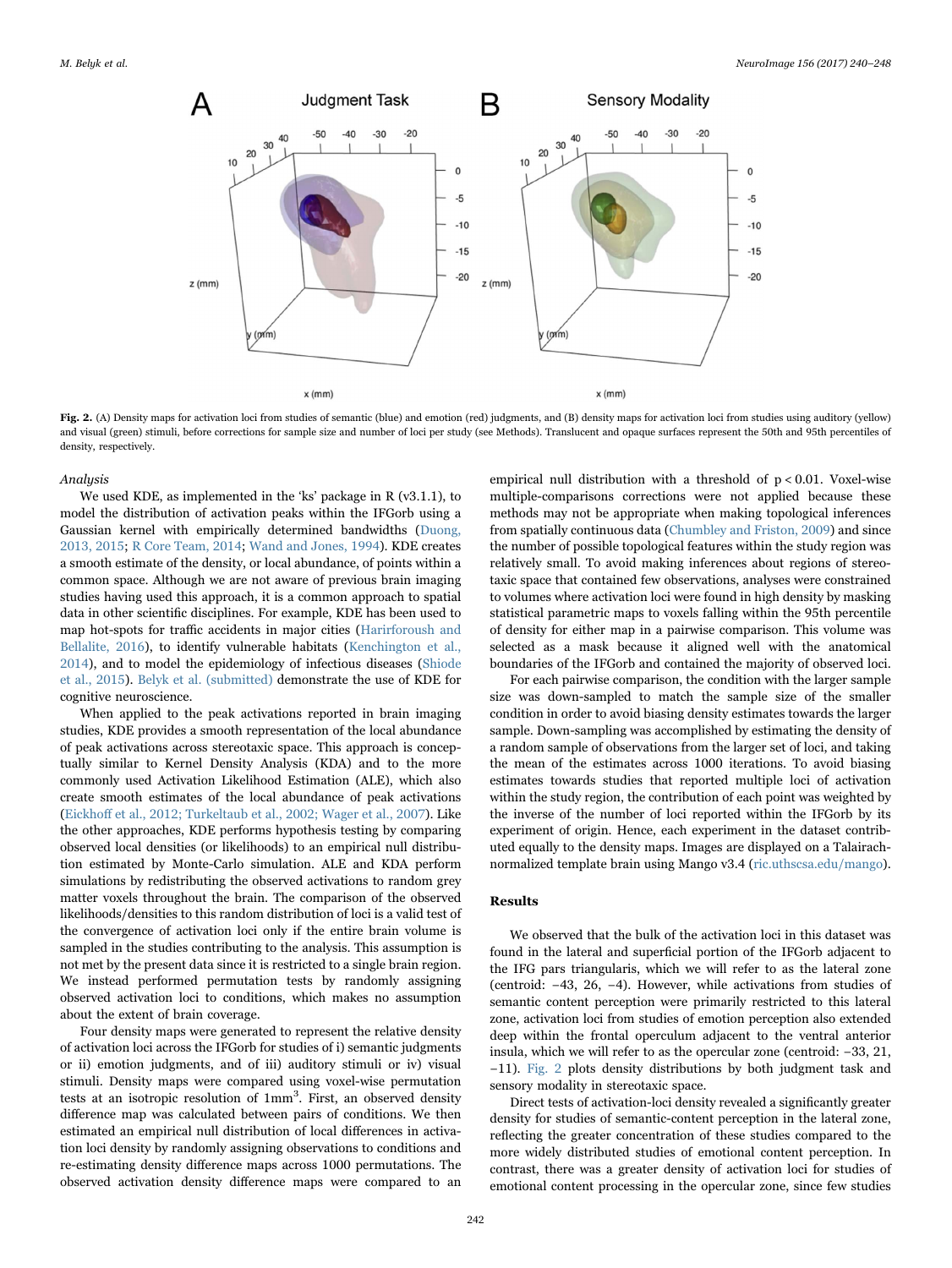#### <span id="page-3-0"></span>Table 2

Coordinates of cluster centroids from permutation tests on the density distributions of loci of activation from brain imaging studies of semantic-content perception and emotion perception. There was a local increase in the density of loci related to semantic-content perception in the lateral IFGorb, where these loci were found almost exclusively. There was a local increase in the density of loci related to emotion perception in the opercular IFGorb, where semantic-content experiments rarely reported activation loci.

| Semantic > Emotion |                      |         |       |    |          |  |  |
|--------------------|----------------------|---------|-------|----|----------|--|--|
| Zone               | Size $(mm3)$         | z-score | X     | y  | z        |  |  |
| Lateral            | 351                  | 3.74    | $-40$ | 28 | $-9$     |  |  |
| Lateral            | 140                  | 3.17    | $-50$ | 33 | $-4$     |  |  |
| Lateral            | 18                   | 3.17    | $-32$ | 18 | $-4$     |  |  |
| Lateral            | 5                    | 2.44    | $-49$ | 25 | $\Omega$ |  |  |
| Emotion > Semantic |                      |         |       |    |          |  |  |
| Zone               | Size $\text{(mm}^3)$ | z-score | X     | y  | Z.       |  |  |
| Opercular          | 320                  | 3.54    | $-24$ | 20 | $-14$    |  |  |
| Opercular          | 222                  | 4.07    | $-39$ | 19 | $-16$    |  |  |
| Opercular          | 65                   | 3.72    | $-25$ | 30 | $-4$     |  |  |
| Opercular          | 9                    | 2.59    | $-35$ | 31 | $-7$     |  |  |
|                    |                      |         |       |    |          |  |  |

of semantics reported activation loci in this zone (see [Table 2](#page-3-0)). [Fig. 3](#page-3-1) maps density distributions and parametric tests onto a standard neuroanatomical image. Regarding sensory modality, no differences were observed between studies using auditory and visual stimuli. The density distributions of semantic and emotion loci within each sensory modality were similar to the overall trend (see Supplementary Figure S1).

#### Meta-Analysis 2

#### **Methods**

We performed a second set of meta-analyses to explore the networks of brain regions that co-activate with the lateral and opercular zones of the IFGorb using the method of Meta-Analytic Connectivity Modeling (MACM), as described by Eickhoff [et al. \(2011\).](#page-7-18) We searched the BrainMap database using Sleuth software v2.4 on March 21<sup>st</sup> 2016 for experiments reporting loci of activation i) within the lateral zone of the IFGorb or ii) within the opercular zone of the IFGorb. This search was conducted using region-of-interest masks of Emotion AND Semantics (identifying the lateral zone) and Emotion NOT Semantics (identifying the opercular zone). Separate metaanalyses were conducted for the lateral and opercular zones using ALE (Eickhoff [et al., 2009, 2012; Turkeltaub et al., 2002](#page-7-19)), as implemented in GingerALE (v2.3.6). Experiments were grouped according to participant pools, as suggested by [Turkeltaub et al. \(2012\).](#page-8-3) These searches yielded 6850 loci across 417 experiments for the lateral zone, and 2579 loci across 168 experiments for the opercular zone. The conjunction of co-activation network maps for the lateral zone and opercular zone, as well as contrasts between these maps, were assessed with a cluster-wise threshold of p < 0.05 from 1000 permutations and a cluster-forming threshold of  $p < 0.001$ , following the recommendations of Eickhoff [et al. \(2016\)](#page-7-20).

#### Results

Both the lateral zone and opercular zone were consistently coactivated with a sensorimotor network (see [Fig. 4](#page-4-0) and [Table 3\)](#page-4-1), including the bilateral inferior frontal gyrus (BA 47/45/44) extending into the precentral gyrus (BA 6), thalamus, ipsilateral superior temporal sulcus (BA 22), fusiform gyrus (BA 37), inferior parietal lobule (BA 39), anterior cingulate cortex (BA 32), medial frontal cortex (BA 9), and contralateral putamen. Both zones co-activated with the

<span id="page-3-1"></span>

Fig. 3. (A) The 95th percentile of density maps for studies of the processing of the semantic (blue) or emotional (red) content of communicative signals after carrying out corrections for sample size and number of loci reported per study, and as mapped onto a template brain in Talairach space. (B) Parametric map of the statistical contrast between emotion and semantic density maps. A volume deep within the ventral frontal operculum (red) was more densely populated by loci from studies of emotion judgments, since few studies of semantic processing were observed in this zone. A volume on the lateral surface (blue) was more densely populated by loci from studies of semantic processing. However, we note that the lateral zone was not exclusive to loci from semantic studies and that there was also a high density of loci from emotion studies. Rather, studies of semantic processing only engaged the lateral zone, resulting in a greater density of semantic loci in this zone.

ipsilateral amygdala. The lateral zone further co-activated with a prefrontal network, including the middle frontal gyrus (BA 9), dorsal anterior cingulate cortex (BA 32), and supplementary motor area (BA 6). Separate analyses of experiments that used auditory or visual stimuli had broadly similar results, with differences primarily in auditory and visual association areas (see Figure S2, Supplementary Tables 1 and 2). These coactivation profiles should not be confused with "functional connectivity". They only reflect a set of brain areas that respond to similar experimental manipulations, not temporally-correlated brain areas, as required by the formal definition of functional connectivity [\(Friston, 1994, 2011](#page-7-21)).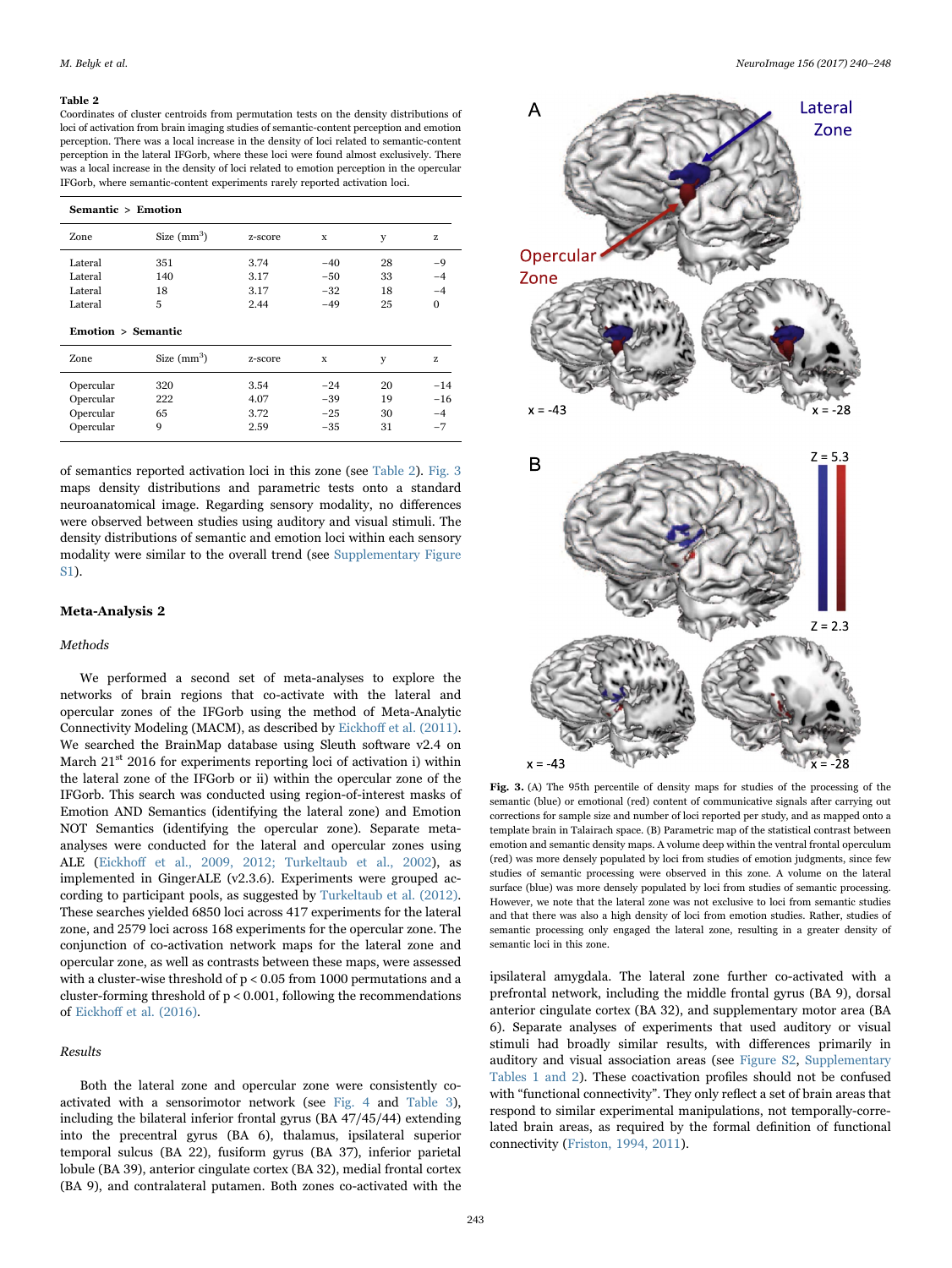<span id="page-4-0"></span>

Fig. 4. Meta-analytic connectivity maps showing regions that co-activate with both zones of the IFGorb (purple), more often with the lateral zone (blue), or more often with the opercular zone (red). We applied a cluster-wise threshold of p < 0.05 to these maps, calculated from 1000 permutations and an initial cluster-forming threshold of p < 0.001. ACC: anterior cingulate cortex; aSTS: anterior posterior temporal sulcus; IFG: inferior frontal gyrus; Mid-FG: middle frontal gyrus; MPFC: medial prefrontal cortex; PrCG: precentral gyrus; pSTS: posterior superior temporal sulcus; SMA: supplementary motor area.

#### <span id="page-4-1"></span>Table 3

Coordinates of cluster centroids for meta-analytic connectivity maps for the conjunction [Lateral Zone ∩ Opercular Zone], and the contrasts [Lateral Zone > Opercular Zone] and [Opercular Zone > Lateral Zone]. We applied a cluster-wise threshold of  $p < 0.05$  to these maps, calculated from 1000 permutations of an initial cluster-forming threshold of p < 0.001. ACC: anterior cingulate cortex; aSTS: anterior superior temporal sulcus; IFG: inferior frontal gyrus; IPL: inferior parietal lobule; Mid-FG: middle frontal gyrus; MPFC: medial prefrontal cortex; PrCG: precentral gyrus; pSTS: posterior superior temporal sulcus; SMA: supplementary motor area.

| Conjunction                             |             |       |                |              |  |  |  |
|-----------------------------------------|-------------|-------|----------------|--------------|--|--|--|
| Region                                  | X           | y     | z              | Size $(mm3)$ |  |  |  |
| IFG/PrCG (BA 47/45/44/6)                | $-38$       | 21    | $\mathbf{0}$   | 22567        |  |  |  |
| $ACC$ (BA 32)                           | -6          | 24    | 41             | 2379         |  |  |  |
| MPFC (BA 9)                             | $-4$        | 50    | 26             | 2245         |  |  |  |
| pSTS (BA 22)                            | $-55$       | $-40$ | $\overline{2}$ | 3049         |  |  |  |
| aSTS (BA 22)                            | $-52$       | $-7$  | $-8$           | 1619         |  |  |  |
| Fusiform gyrus (BA 37)                  | $-41$       | $-58$ | $-14$          | 2887         |  |  |  |
| <b>IPL</b> (BA 39)                      | $-40$       | $-63$ | 33             | 135          |  |  |  |
| Amygdala                                | $-20$       | $-3$  | $-11$          | 2677         |  |  |  |
| Thalamus                                | $-11$       | $-10$ | 6              | 1239         |  |  |  |
| IFG (BA 47/45/44/6)                     | 38          | 20    | $\overline{4}$ | 17579        |  |  |  |
| Thalamus                                | 11          | $-6$  | $\overline{4}$ | 249          |  |  |  |
| Putamen                                 | 23          | $-1$  | 3              | 129          |  |  |  |
| Lateral Zone > Opercular Zone           |             |       |                |              |  |  |  |
| Region                                  | $\mathbf x$ | y     | z              | Size $(mm3)$ |  |  |  |
| Lateral Zone (BA 47)                    | $-46$       | 24    | $\overline{2}$ | 3324         |  |  |  |
| Mid. FG (BA 9)                          | $-54$       | 10    | 24             | 992          |  |  |  |
| SMA (BA 6)                              | $-2$        | 13    | 47             | 786          |  |  |  |
| $ACC$ (BA 32)                           | $-6$        | 11    | 45             | 280          |  |  |  |
| <b>Opercular Zone &gt; Lateral Zone</b> |             |       |                |              |  |  |  |
| Region                                  | $\mathbf x$ | y     | Z              | Size $(mm3)$ |  |  |  |
| Opercular Zone (BA 47)                  | $-29$       | 15    | $-14$          | 8163         |  |  |  |

#### General discussion

Our analyses revealed two distinct functional zones within the IFGorb. First, a lateral zone, located immediately below the anterior horizontal ramus of the lateral sulcus, contained the highest density of activation loci from experiments that reported activation within the IFGorb across study categories. A second zone, extending from the ventral surface adjacent to the orbital gyrus into the ventral frontal operculum, contained the greatest density of loci from studies in which participants made judgments about the emotional content of communicative signals, such as vocal, facial, gestural, and musical expressions of emotion. The convergence of semantics and emotion in the lateral IFGorb provides evidence for a neural hub that might integrate the semantic and expressive aspects of communication.

Both historical and contemporary research using a range of methodological approaches corroborates this division of the IFGorb into distinct lateral and opercular zones. The parcellation aligns with the hierarchical classification of [Vogt \(1910\)](#page-8-1) based on myeloarchitecture, in which the ventral frontal operculum (Vogt's areas 63–66) is distinct from the remainder of the IFG (Vogt's areas 57–62). Modern parcellation, based on neuroimaging-based measurements of structural and functional connectivity, has observed a similar division into lateral and opercular zones in both humans and monkeys ([Neubert, Mars,](#page-7-10) [Thomas, Sallet, and Rushworth, 2014; Neubert, Mars, Sallet, and](#page-7-10) [Rushworth, 2015\)](#page-7-10). Based on receptor architectonics, [Amunts et al.](#page-6-10) [\(2010\)](#page-6-10) observed that the human frontal operculum contains two subregions, although these were located more dorsally than the opercular zone and were most strongly related to the IFG pars triangularis and pars opercularis of Broca's area, rather than to the IFGorb. The parcellation of [Amunts et al. \(2010\)](#page-6-10) did not identify subregions in the IFGorb, suggesting that differences between the lateral and opercular zones are not related to differences in neurotransmitter receptors. A recent atlas of the human brain based on the combination of cortical myelin content, cortical thickness, task-based fMRI, and resting functional connectivity observed still finer parcellation throughout the IFG, consistent with Vogt's early findings ([Glasser et al., 2016\)](#page-7-22).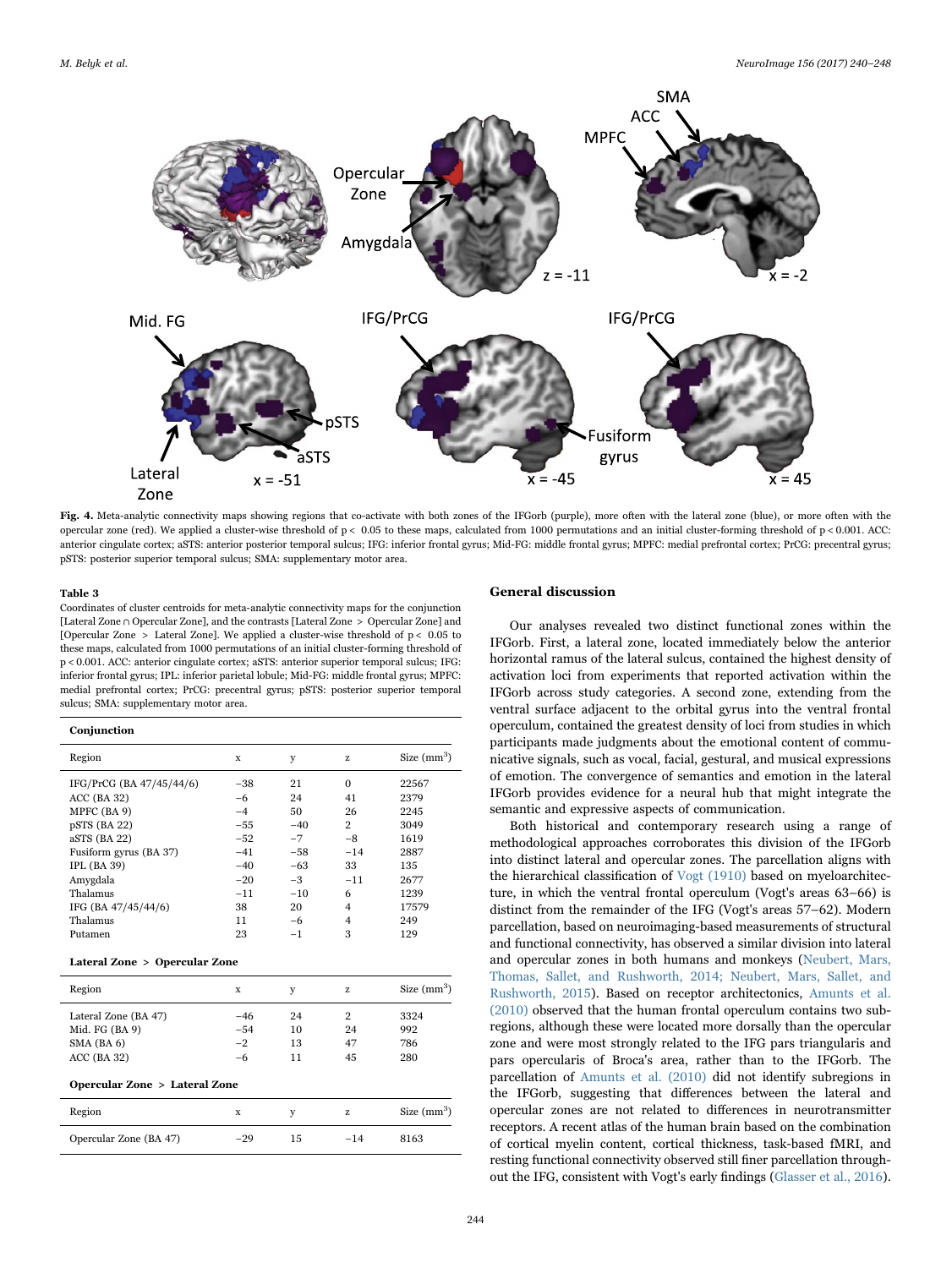#### The lateral zone

Among studies reporting activations within the IFGorb, the lateral zone of the IFGorb was common to studies in which participants processed either semantic or emotional content across sensory modalities. This finding suggests that the lateral zone is a major point of convergence for the perception of semantic and emotional signals during communication. The multi-functionality of the lateral zone is supported by its tendency to coactivate with both limbic nuclei and the prefrontal cortex. The lateral zone is also multimodal, since it is implicated in communicative functions across modalities, for instance the semantics of both spoken and signed words, and the expression of emotion in the voice, face, and body. This integration is consistent with the coactivation of the IFGorb with both auditory and visual association cortex. These networks match the major anatomical connections of the IFGorb with auditory association cortex via the arcuate fasciculus ([Frühholz et al., 2015\)](#page-7-23) and uncinate fasciculus [\(Kier et al., 2004\)](#page-7-24), with visual cortex via the inferior fronto-occipital fasciculus [\(Sarubbo et al.,](#page-7-25) [2013\)](#page-7-25), as well as with prefrontal cortex and basal forebrain limbic areas ([Anwander et al., 2007; Catani et al., 2012; Yeterian et al., 2012\)](#page-6-11). In addition to receiving projections from unisensory auditory and visual cortices, the IFGorb was strongly connected with the pSTS, which has a very similar response profile to the IFGorb as a multisensory area that combines expressive cues across the voice, face, and body [\(Biau et al.,](#page-6-12) [2016;](#page-6-12) [Campanella and Belin, 2007](#page-6-13); [Deen et al., 2015;](#page-6-14) [Kreifelts et al.,](#page-7-26) [2009\)](#page-7-26). This is supported by structural connectivity between the pSTS and IFGorb ([Frühholz, et al., 2015](#page-7-23)), suggesting that the role of the IFGorb may go beyond integrating information across sensory modalities, since some of the inputs that it receives may have been already integrated in other brain areas.

The position of the lateral zone between networks for semantic and emotion perception, the input it receives from auditory and visual pathways, as well as its connectivity with both the semantic network and limbic system ([Neubert et al., 2014\)](#page-7-10) all suggest that it may aggregate information across multiple channels of communication. This integration may support the comprehension of not only literal linguistic meanings – where semantic and emotional cues support a common message – but also non-literal meanings, such as sarcasm, hyperbole, euphemism, banter, metaphor, and irony, where the information gleaned by combining semantic and emotional cues may be greater than the sum of their parts. Indeed, a meta-analysis of brain imaging studies of non-literal language comprehension observed the strongest association with a cluster centered in the left anterior horizontal ramus of the lateral sulcus [\(Rapp et al., 2012](#page-7-27)), which is the macroanatomical landmark that separates the lateral IFGorb from Broca's area.

Emotional vocalizations are auditory objects just as emotional faces and postures are instances of visual objects [\(Schirmer and Kotz, 2006\)](#page-7-28). These objects are processed with increasing integration and complexity as they progress through their respective sensory systems. The IFGorb appears to be an early point of contact of higher-order auditory and visual association areas with the prefrontal cortex. The convergence of multiple channels of emotional and semantic communication in the lateral zone suggests that it may combine information across modalities to form an integrated evaluation of the message being communicated. Coactivation of the lateral zone and prefrontal cortical areas, such as the middle frontal gyrus, ACC, and SMA, that are involved in outcome monitoring and goal-directed action selection [\(Ridderinkhof et al.,](#page-7-29) [2004\)](#page-7-29), suggests that the lateral zone may inform the selection of behavioral responses to an individual's social environment.

#### The opercular zone

The opercular zone had a clear specialization for processing signals that communicate emotion, and its coactivation profile was more strongly weighted towards the limbic system. Rather than conveying information, the goal of emotional communication may be to influence the behavior of conspecifics, possibly by evoking automatic physiological responses in the perceiver [\(Owren and Rendall, 2001](#page-7-0)). For example, the high amplitude and sharp onset of distress calls makes them well suited to the purpose of rapidly attracting the attention of potential allies. This view is supported by the emergence of "structuralmotivational" rules that govern the form of emotional expressions across species [\(Morton, 1977; Owings and Morton, 1998](#page-7-30)). One possibility is that the opercular zone may mediate affective and physiological responses to perceiving the emotions of others. Previous studies have observed correlations between activation in the opercular zone and autonomic responses in the peripheral nervous system ([Nugent et al., 2011; Park and Thayer, 2014](#page-7-31)). However, the observation that the IFGorb is more strongly engaged during explicit recognition tasks than during passive perception is difficult to reconcile with the automatic nature of autonomic responses [\(Witteman et al.,](#page-8-4) [2011\)](#page-8-4). An alternative possibility is that the opercular zone may probe the limbic system for information on an individual's current affective state, which may influence the perception of the emotions of others visa-vis embodied cognition ([Neal and Chartrand, 2011; Niedenthal,](#page-7-32) [2007\)](#page-7-32). [Neubert et al. \(2014, 2015\)](#page-7-10) observed that, whereas the strongest prefrontal connections of the lateral zone are with the IFG pars triangularis, IFG pars opercularis, and middle frontal gyrus, the strongest prefrontal connections of the opercular zone are with the amygdalae and medial prefrontal cortex. The latter area is a key node in the mentalizing network [\(Schurz et al., 2014\)](#page-7-33). Our MACM analysis supports a strong connection between the opercular zone and the medial prefrontal cortex. This pattern of coactivation indicates that, unlike the lateral zone, whose coactivation profile is strongly suggestive of an involvement in speech and language, the opercular zone may have a greater involvement in social cognition. Indeed, machine-learning algorithms can decode emotional states from patterns of activation in the opercular zone, suggesting that this area may track the emotional states of others ([Kotz et al., 2013](#page-7-34)).

### Lateralization and lack thereof

The classical neurological perspective attributes propositional language to the left cerebral hemisphere and the expression of emotions to the right cerebral hemisphere. This position was founded, in part, on the views of [Hughlings-Jackson \(1878, 1879\),](#page-7-35) who observed in his medical practice that aphasia, resulting from trauma to the left cerebral hemisphere, primarily affected propositional speech, but could spare certain automatic speech patterns, such as interjections in emotional contexts. Neurological studies in the  $20<sup>th</sup>$  century disproportionately sampled patients with right hemisphere lesions, leading to the belief that impairments of emotional communication were a syndrome of the right hemisphere, parallel to aphasia as a syndrome of the left hemisphere [\(Gorelick and Ross, 1987; Ross and Mesulam, 1979](#page-7-36)). However, meta-analysis and broader sampling practices later demonstrated that, while the effect of right hemisphere damage results in marginally more severe deficits in emotional expression, such deficits are as likely to result from damage to either hemisphere ([Witteman et al., 2011\)](#page-8-4). This bilaterality is also supported by neuroimaging studies of both facial and vocal emotional expression [\(Belyk and Brown, 2014; Fusar-Poli et al.,](#page-6-1) [2009a, 2009b; Witteman et al., 2012](#page-6-1)).

Our meta-analyses revealed strong left lateralization of IFGorb activation in the neuroimaging literature on the perception of semantic content, but a lack of lateralization in the neuroimaging literature on emotion perception across communicative domains. This follows from an emerging perspective that emotional expression across domains may be processed by a common bilateral network ([Brück et al., 2011;](#page-6-15) [Frühholz et al., 2016\)](#page-6-15).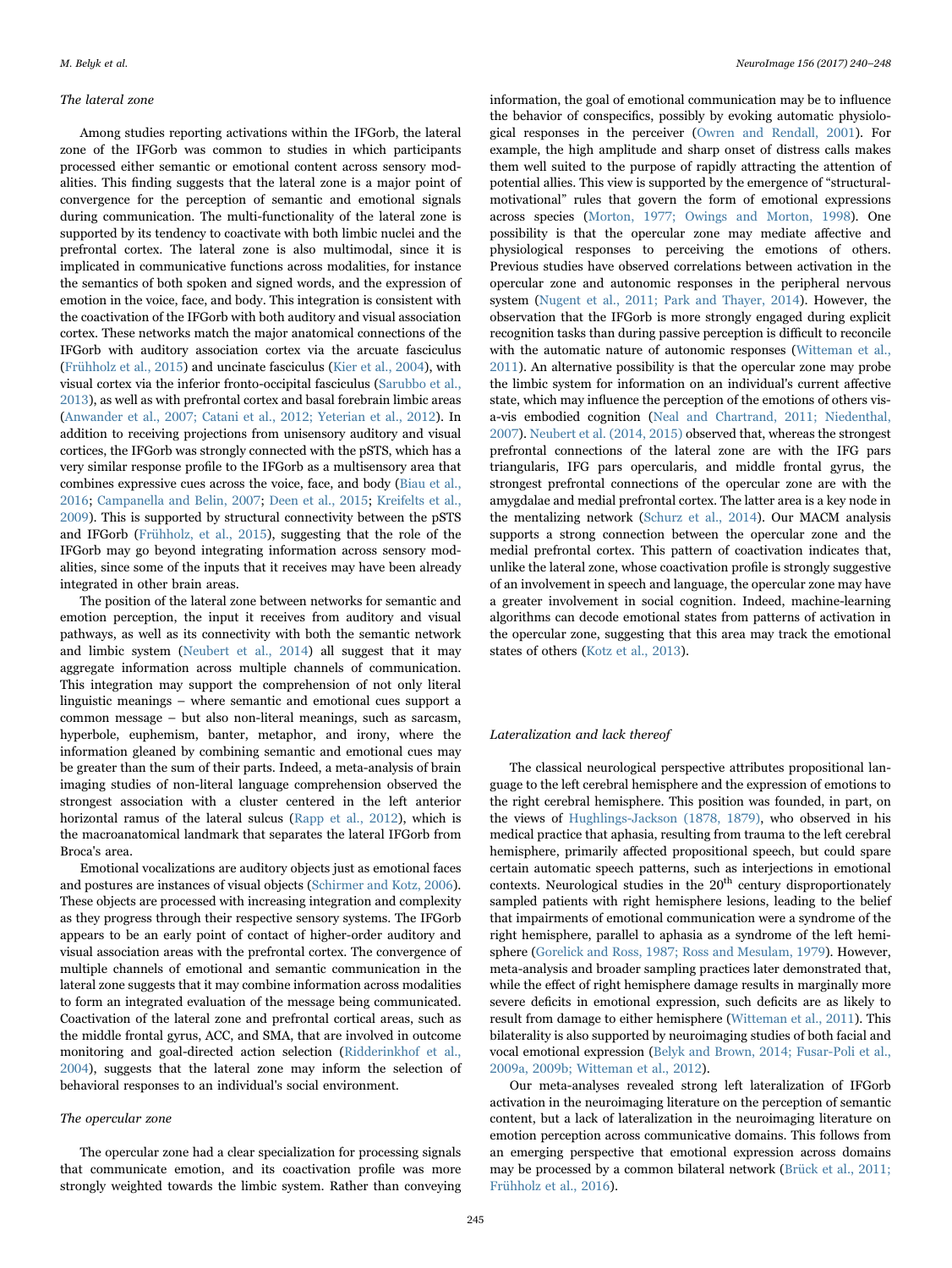#### An evolutionary paradox

Given that non-human primates readily employ emotional expressions but are relatively poor in symbolic language use ([Arbib et al.,](#page-6-16) [2008\)](#page-6-16), how did the lateral IFGorb come to acquire semantic functionality from an ancestral area whose function was likely emotional? The IFGorb (BA 47) in humans corresponds to Walker's area 12 in macaques (Macaca mulatta; [Petrides and Pandya, 2002\)](#page-7-37). Importantly, this area's parcellation into lateral and opercular zones appears to be shared between species. In humans, the functional connectivity profile of a region approximating the lateral zone is most similar to the macaque area 47/12, while that of a region approximating the opercular zone is most similar to the functional connectivity of the macaque's lateral agranular insula [\(Neubert et al., 2014, 2015](#page-7-10)). The relatively large phylogenetic distance between humans and macaques within the primate order suggests that this correspondence may hold across primates and may therefore be representative of a common primate ancestor.

Although great apes can identify objects and their likely uses, their ability to use symbols in place of objects is limited to approximately the level of human children [\(Lyn et al., 2011](#page-7-38)). With extensive training, chimpanzees (Pan troglodytes) and gorillas (Gorilla gorilla) can learn dozens or hundreds of vocabulary items in American Sign Language ([Gardner and Gardner, 1985; Patterson and Cohn, 1990\)](#page-7-39). In addition, there is some evidence that a minimal form of these behaviors occurs in the wild in some species ([Arbib et al., 2008\)](#page-6-16). While such findings do demonstrate some capacity for semantic communication in great apes, their abilities fall short of the extent of the human vocabulary and the ease with which it is acquired.

We are not aware of similar studies conducted with the species of primates for which comparative neuroscience data are available (such as macaques), although it may be presumed that the semantic abilities of these species are even more limited. Hence, the IFGorb appears to have evolved in lower primates even in the absence of a strong capacity for referential semantics with which it is associated in humans. The preserved morphology, but marked change in function, of the IFGorb across the primate order therefore presents somewhat of a paradox.

One possible solution is that the human IFGorb may have acquired new connections as part of the evolution of the semantic network. The human and monkey lateral zones share extensive frontal and temporal connectivity ([Neubert et al., 2014](#page-7-10)). Hence, many of the connections between the IFGorb and brain areas that would become important to other aspects of language, such as the IFG pars triangularis (BA 45) and IFG pars opercularis (BA 44) that are implicated in syntactic and phonological processes, may have been in place prior to the evolution of language. We hypothesize that the human lateral IFGorb may have formed novel connections with more distal brain regions, allowing it to inerface with the emerging semantic network. A candidate for such a target of connectivity is the angular gyrus ([Neubert et al., 2014](#page-7-10)), which in humans is involved in both semantics and social cognition ([Binder](#page-6-17) [and Desai, 2011; Schurz et al., 2014\)](#page-6-17). The IFGorb may have initially evolved to support the comprehension of emotional signals, being later co-opted to support semantic communication in humans by forming new connections with brain regions that formed the human semantic network.

## Conclusion

The IFGorb contains at least two functionally specialized divisions that we have referred to as the lateral and opercular zones. The lateral zone may be a locus of convergence between semantic and emotional channels of communication, while the opercular zone may be more specialized for understanding the social meanings of the emotional states communicated by others. This finding has implications for the further study of both semantic and emotional-expression processing, as both fields have independently attributed domain-specific functions to

the IFGorb. The convergence of semantics and emotional expression in the lateral zone suggests that these functions may be more meaningfully studied together than apart. The IFGorb may provide a mechanism by which channels of communication are integrated to support the interpretation of statements with the rich nuances of meaning typical of human communication, including sarcasm, hyperbole, euphemism, banter, metaphor, and irony.

#### Acknowledgments

This work was funded by grants from the Auditory Cognitive Neuroscience Society (ACN) to MB and SAK, the Natural Sciences and Engineering Research Council (NSERC) of Canada to SB (04686- 15), and the Biotechnology and Biological Science Research Council (BBSRC) of the UK to SAK (BB/M009742/1).

### Appendix A. Supporting information

Supplementary data associated with this article can be found in the online version at [http://dx.doi.org/10.1016/j.neuroimage.2017.04.](http://dx.doi.org/10.1016/j.neuroimage.2017.04.020) [020](http://dx.doi.org/10.1016/j.neuroimage.2017.04.020).

#### References

- <span id="page-6-16"></span>[Arbib, M.A., Liebal, K., Pika, S., 2008. Primate vocalization, gesture, and the evolution of](http://refhub.elsevier.com/S1053-8119(17)30312-9/sbref1) [human language. Curr. Anthropol. 49, 1053](http://refhub.elsevier.com/S1053-8119(17)30312-9/sbref1)–1076.
- <span id="page-6-10"></span>Amunts, K., Lenzen, M., Friederici, A.D., Schleicher, A., Morosan, P., Palomero-Gallagher, N., Zilles, K., 2010. Broca's region: novel organizational principles and multiple receptor mapping. PLoS Biol. 8, 1–16. [http://dx.doi.org/10.1371/](http://dx.doi.org/10.1371/journal.pbio.1000489) [journal.pbio.1000489](http://dx.doi.org/10.1371/journal.pbio.1000489).
- <span id="page-6-11"></span>Anwander, A., Tittgemeyer, M., von Cramon, D.Y., Friederici, A.D., Knösche, T.R., 2007. Connectivity-based parcellation of Broca's area. Cereb. Cortex 17, 816–825. [http://](http://dx.doi.org/10.1093/cercor/bhk034) [dx.doi.org/10.1093/cercor/bhk034](http://dx.doi.org/10.1093/cercor/bhk034).
- <span id="page-6-1"></span>Belyk, M., Brown, S., 2014. Perception of affective and linguistic prosody: an ALE metaanalysis of neuroimaging studies. Soc. Cogn. Affect. Neurosci. 9, 1395–1403. [http://](http://dx.doi.org/10.1093/scan/nst124) [dx.doi.org/10.1093/scan/nst124](http://dx.doi.org/10.1093/scan/nst124).
- <span id="page-6-3"></span>Belyk, M., Brown, S., 2016. Pitch underlies activation of the vocal system during affective vocalization. Soc. Cogn. Affect. Neurosci. 11, 1078–1088. [http://dx.doi.org/](http://dx.doi.org/10.1093/scan/nsv074) [10.1093/scan/nsv074.](http://dx.doi.org/10.1093/scan/nsv074)
- <span id="page-6-7"></span>Belyk, M., Brown, S., Kotz, S.A., (submitted). Demonstration and validation of kernel density estimation for spatial meta-analyses of neuroimaging data. Data in Brief.
- <span id="page-6-12"></span>Biau, E., Morís Fernández, L., Holle, H., Avila, C., Soto-Faraco, S., 2016. Hand gestures as visual prosody: bold responses to audio-visual alignment are modulated by the communicative nature of the stimuli. Neuroimage 132, 129–137. [http://dx.doi.org/](http://dx.doi.org/10.1016/j.neuroimage.2016.02.018) [10.1016/j.neuroimage.2016.02.018](http://dx.doi.org/10.1016/j.neuroimage.2016.02.018).
- <span id="page-6-17"></span>Binder, J.R., Desai, R.H., 2011. The neurobiology of semantic memory. Trends Cogn. Sci. 15, 527–536. <http://dx.doi.org/10.1016/j.tics.2011.10.001>.
- <span id="page-6-2"></span>Binder, J.R., Desai, R.H., Graves, W.W., Conant, L., 2009. Where Is the semantic system? A critical review and meta-analysis of 120 functional neuroimaging studies. Cereb. Cortex 19, 2767–2796. [http://dx.doi.org/10.1093/cercor/bhp055.](http://dx.doi.org/10.1093/cercor/bhp055)
- <span id="page-6-15"></span><span id="page-6-4"></span>[Brodmann, K., 1909. Localisation in the Cerebral Cortex 3rd ed.. Springer, New York.](http://refhub.elsevier.com/S1053-8119(17)30312-9/sbref9) Brück, C., Kreifelts, B., Wildgruber, D., 2011. Emotional voices in context: a
- neurobiological model of multimodal affective information processing. Phys. Life Rev. 8, 383–403. [http://dx.doi.org/10.1016/j.plrev.2011.10.002.](http://dx.doi.org/10.1016/j.plrev.2011.10.002)
- <span id="page-6-13"></span>Campanella, S., Belin, P., 2017. Integrating face and voice in person perception. Trends Cogn. Sci. 11, 535–543. [http://dx.doi.org/10.1016/j.tics.2007.10.001.](http://dx.doi.org/10.1016/j.tics.2007.10.001)
- Catani, M., Dell'acqua, F., Vergani, F., Malik, F., Hodge, H., Roy, P., Valabregue, R., Thiebaut de Schotten, M., 2012. Short frontal lobe connections of the human brain. Cortex 48, 273–291. [http://dx.doi.org/10.1016/j.cortex.2011.12.001.](http://dx.doi.org/10.1016/j.cortex.2011.12.001)
- <span id="page-6-9"></span>Chumbley, J., Friston, K., 2009. False discovery rate revisited: FDR and topological inference using Gaussian random fields. Neuroimage 44, 62–70. [http://dx.doi.org/](http://dx.doi.org/10.1016/j.neuroimage.2008.05.021) [10.1016/j.neuroimage.2008.05.021](http://dx.doi.org/10.1016/j.neuroimage.2008.05.021).
- <span id="page-6-5"></span>Craddock, R.C., James, G.A., Iii, P.E.H., Hu, X.P., Mayberg, H.S., 2012. A whole brain fMRI atlas generated via spatially constrained spectral clustering. Hum. Brain Mapp. 33, 1914–1928. <http://dx.doi.org/10.1002/hbm.21333.A>.
- <span id="page-6-14"></span>Deen, [B., Koldewyn, K., Kanwisher, N., Saxe, R., 2015. Functional organization of social](http://refhub.elsevier.com/S1053-8119(17)30312-9/sbref15) [perception and cognition in the superior temporal sulcus. Cereb. Cortex 25,](http://refhub.elsevier.com/S1053-8119(17)30312-9/sbref15) 4596–[4609](http://refhub.elsevier.com/S1053-8119(17)30312-9/sbref15).
- <span id="page-6-0"></span>[Dietrich, S., Ackermann, H., Szameitat, D.P., Alter, K., 2006. Psychoacoustic studies on](http://refhub.elsevier.com/S1053-8119(17)30312-9/sbref16) [the processing of vocal interjections: how to disentangle lexical and prosodic](http://refhub.elsevier.com/S1053-8119(17)30312-9/sbref16) [information? Prog. Brain Res. 156, 295](http://refhub.elsevier.com/S1053-8119(17)30312-9/sbref16)–302.
- <span id="page-6-6"></span>Duong, T., 2013. Local significant differences from nonparametric two-sample tests. J. Nonparametr. Stat. 25, 635–645. [http://dx.doi.org/10.1080/](http://dx.doi.org/10.1080/10485252.2013.810217) [10485252.2013.810217.](http://dx.doi.org/10.1080/10485252.2013.810217)
- Duong, T., 2015. ks: Kernal Smoothing. R Package version 1.9.4.

<span id="page-6-8"></span>Eickhoff, S.B., Bzdok, D., Laird, A.R., Kurth, F., Fox, P.T., 2012. Activation likelihood estimation meta-analysis revisited. Neuroimage 59, 2349–2361. [http://dx.doi.org/](http://dx.doi.org/10.1016/j.neuroimage.2011.09.017) [10.1016/j.neuroimage.2011.09.017](http://dx.doi.org/10.1016/j.neuroimage.2011.09.017).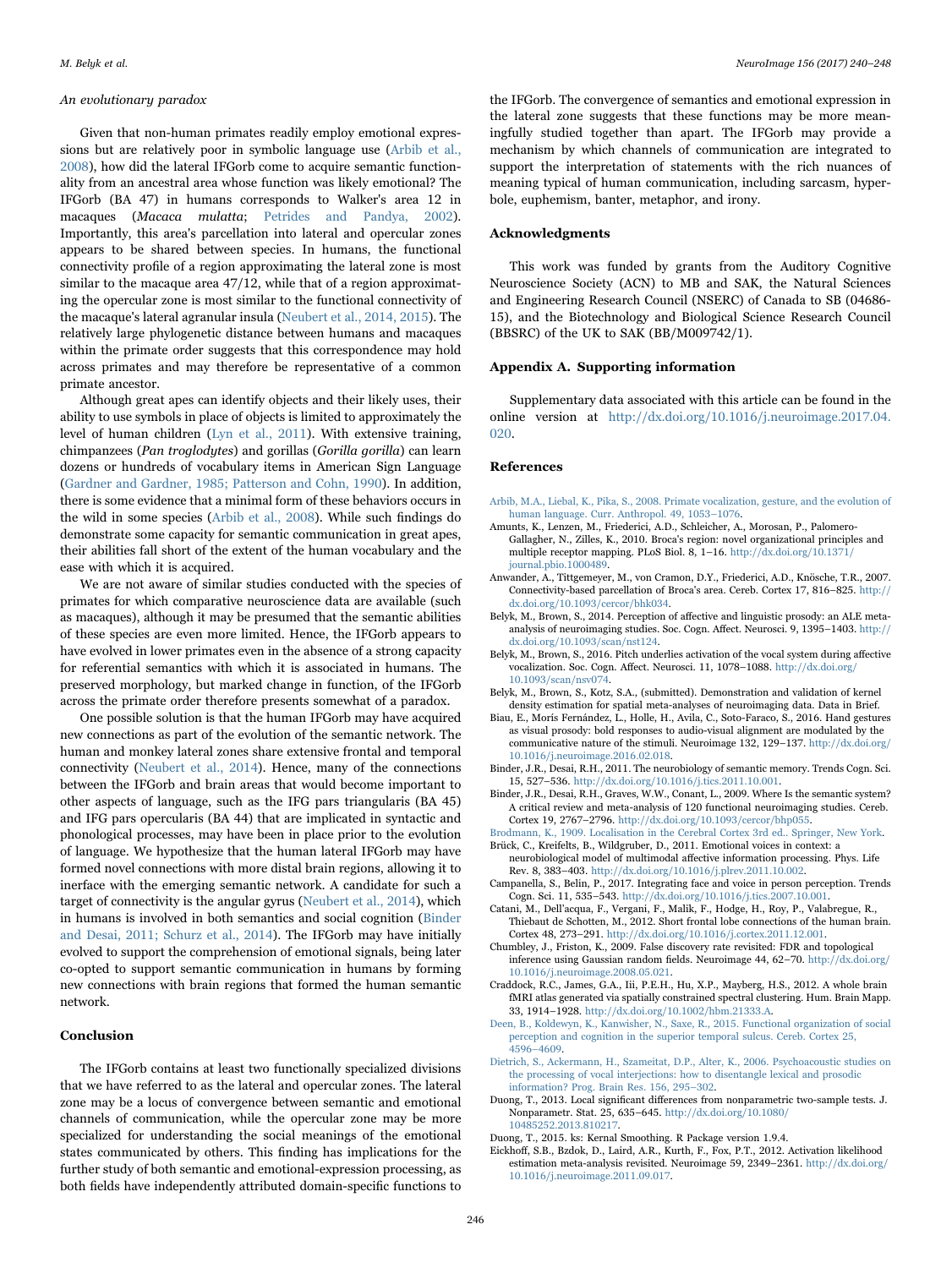<span id="page-7-18"></span>Eickhoff, S.B., Bzdok, D., Laird, A.R., Roski, C., Caspers, S., Zilles, K., Fox, P.T., 2011. Coactivation patterns distinguish cortical modules, their connectivity and functional differentiation. Neuroimage 57, 938–949. [http://dx.doi.org/10.1016/](http://dx.doi.org/10.1016/j.neuroimage.2011.05.021) [j.neuroimage.2011.05.021](http://dx.doi.org/10.1016/j.neuroimage.2011.05.021).

<span id="page-7-19"></span>Eickhoff, S.B., Laird, A.R., Grefkes, C., Wang, L.E., Zilles, K., Fox, P.T., 2009. Coordinatebased activation likelihood estimation meta-analysis of neuroimaging data: a random-effects approach based on empirical estimates of spatial uncertainty. Hum. Brain Mapp. 30, 2907–2926. <http://dx.doi.org/10.1002/hbm.20718>.

<span id="page-7-20"></span>Eickhoff, S.B., Nichols, T.E., Laird, A.R., Hoffstaedter, F., Amunts, K., Fox, P.T., Bzdok, D., Eickhoff, C.R., 2016. Behavior, sensitivity, and power of activation likelihood estimation characterized by massive empirical simulation. Neuroimage 137, 70–85. [http://dx.doi.org/10.1016/j.neuroimage.2016.04.072.](http://dx.doi.org/10.1016/j.neuroimage.2016.04.072)

[Filippi, P., 2016. Emotional and interactional prosody across animal communication](http://refhub.elsevier.com/S1053-8119(17)30312-9/sbref22) [systems: a comparative approach to the emergence of language. Front Psychol. 7,](http://refhub.elsevier.com/S1053-8119(17)30312-9/sbref22) [1393.](http://refhub.elsevier.com/S1053-8119(17)30312-9/sbref22)

<span id="page-7-21"></span>Friston, K.J., 1994. Functional and eff[ective connectivity: a synthesis. Hum. Brain Mapp.](http://refhub.elsevier.com/S1053-8119(17)30312-9/sbref23) [2, 56](http://refhub.elsevier.com/S1053-8119(17)30312-9/sbref23)–78.

Friston, K.J., 2011. Functional and eff[ective connectivity: a review. Brain Connect. 1,](http://refhub.elsevier.com/S1053-8119(17)30312-9/sbref24) 13–[36](http://refhub.elsevier.com/S1053-8119(17)30312-9/sbref24).

<span id="page-7-23"></span>Frühholz, S., Gschwind, M., Grandjean, D., 2015. Bilateral dorsal and ventral fiber pathways for the processing of affective prosody identified by probabilistic fiber tracking. Neuroimage 109, 27–34. [http://dx.doi.org/10.1016/](http://dx.doi.org/10.1016/j.neuroimage.2015.01.016) [j.neuroimage.2015.01.016](http://dx.doi.org/10.1016/j.neuroimage.2015.01.016).

<span id="page-7-2"></span>Frühholz, S., Trost, W., Kotz, S.A., 2016. The sound of emotions: towards a unifying neural network perspective of affective sound processing. Neurosci. Biobehav. Rev. 68, 96–110. <http://dx.doi.org/10.1016/j.neubiorev.2016.05.002>.

<span id="page-7-3"></span>[Fusar-Poli, P., Placentino, A., Carletti, F., Landi, P., Allen, P., Surguladze, S., Benedetti,](http://refhub.elsevier.com/S1053-8119(17)30312-9/sbref27) [F., Abbamonte, M., Gasparotti, R., Barale, F., 2009a. Functional atlas of emotional](http://refhub.elsevier.com/S1053-8119(17)30312-9/sbref27) [faces processing: A voxel-based meta-analysis of 105 functional magnetic resonance](http://refhub.elsevier.com/S1053-8119(17)30312-9/sbref27) [imaging studies. J. Psychiatry Neurosci. 34, 418](http://refhub.elsevier.com/S1053-8119(17)30312-9/sbref27)–432.

Fusar-Poli, P., Placentino, A., Carletti, F., Allen, P., Landi, P., Abbamonte, M., Barale, F., Perez, J., McGuire, P., Politi, P.L., 2009b. Laterality effect on emotional faces processing: ALE meta-analysis of evidence. Neurosci. Lett. 452, 262–267. [http://](http://dx.doi.org/10.1016/j.neulet.2009.01.065) [dx.doi.org/10.1016/j.neulet.2009.01.065](http://dx.doi.org/10.1016/j.neulet.2009.01.065).

<span id="page-7-39"></span>Gardner, B.T., Gardner, R.A., 1985. Signs of intelligence in cross-fostered chimpanzees. Philos. Trans. R. Soc. Lond. B. Biol. Sci. 308, 159–176. [http://dx.doi.org/10.1098/](http://dx.doi.org/10.1098/rstb.1985.0017) [rstb.1985.0017.](http://dx.doi.org/10.1098/rstb.1985.0017)

<span id="page-7-22"></span>Glasser, M.F., Coalson, T.S., Robinson, E.C., Hacker, C.D., Harwell, J., Yacoub, E., Ugurbil, K., Andersson, J., Beckmann, C.F., Jenkinson, M., Smith, S.M., Van Essen, D.C., 2016. A multi-modal parcellation of human cerebral cortex. Nature 536, 171–178. <http://dx.doi.org/10.1038/nature18933>.

<span id="page-7-36"></span>[Gorelick, P.B., Ross, E.D., 1987. The aprosodias: further functional-anatomical evidence](http://refhub.elsevier.com/S1053-8119(17)30312-9/sbref31) for the organisation of aff[ective language in the right hemisphere. J. Neurol.](http://refhub.elsevier.com/S1053-8119(17)30312-9/sbref31) [Neurosurg. Psychiatry 50, 553](http://refhub.elsevier.com/S1053-8119(17)30312-9/sbref31)–560.

<span id="page-7-15"></span>Harirforoush, H., Bellalite, L., 2016. A new integrated GIS-based analysis to detect hotspots: a case study of the city of Sherbrooke. Accid. Anal. Prev., 1–13. [http://](http://dx.doi.org/10.1016/j.aap.2016.08.015) [dx.doi.org/10.1016/j.aap.2016.08.015.](http://dx.doi.org/10.1016/j.aap.2016.08.015)

<span id="page-7-35"></span>Hughlings-Jackson, J., 1878. On aff[ections of speech from disease of the brain. Brain 1,](http://refhub.elsevier.com/S1053-8119(17)30312-9/sbref33) 304–[330](http://refhub.elsevier.com/S1053-8119(17)30312-9/sbref33).

Hughlings-Jackson, J., 1879. On aff[ections of speech from disease of the brain. Brain 2,](http://refhub.elsevier.com/S1053-8119(17)30312-9/sbref34) 323–[356](http://refhub.elsevier.com/S1053-8119(17)30312-9/sbref34).

<span id="page-7-4"></span>Jessen, S., Kotz, S.A., 2015. Affect differentially modulates brain activation in uni- and multisensory body-voice perception. Neuropsychologia 66, 134–143. [http://](http://dx.doi.org/10.1016/j.neuropsychologia.2014.10.038) [dx.doi.org/10.1016/j.neuropsychologia.2014.10.038](http://dx.doi.org/10.1016/j.neuropsychologia.2014.10.038).

<span id="page-7-9"></span>Judaš, M., Cepanec, M., 2010. Oskar Vogt: the first myeloarchitectonic map of the human frontal cortex. Transl. Neurosci. 1, 72–94. [http://dx.doi.org/10.2478/v10134-010-](http://dx.doi.org/10.2478/v10134-010-0005-z) [0005-z](http://dx.doi.org/10.2478/v10134-010-0005-z).

<span id="page-7-16"></span>Kenchington, E., Murillo, F.J., Lirette, C., Sacau, M., Koen-Alonso, M., Kenny, A., Ollerhead, N., Wareham, V., Beazley, L., 2014. Kernel density surface modelling as a means to identify significant concentrations of vulnerable marine ecosystem indicators. PLoS ONE 9, e109365. [http://dx.doi.org/10.1371/](http://dx.doi.org/10.1371/journal.pone.0109365) [journal.pone.0109365](http://dx.doi.org/10.1371/journal.pone.0109365).

<span id="page-7-24"></span>[Kier, E.L., Staib, L.H., Davis, L.M., Bronen, R.A., 2004. MR imaging of the temporal](http://refhub.elsevier.com/S1053-8119(17)30312-9/sbref38) [stem: anatomic dissection tractography of the uncinate fasciculus, inferior](http://refhub.elsevier.com/S1053-8119(17)30312-9/sbref38) [occipitofrontal fasciculus, and Meyer's loop of the optic radiation. Am. J.](http://refhub.elsevier.com/S1053-8119(17)30312-9/sbref38) [Neuroradiol. 25, 677](http://refhub.elsevier.com/S1053-8119(17)30312-9/sbref38)–691.

<span id="page-7-34"></span>Kotz, S.A., Kalberlah, C., Bahlmann, J., Friederici, A.D., Haynes, J.D., 2013. Predicting vocal emotion expressions from the human brain. Hum. Brain Mapp. 34, 1971–1981 . [http://dx.doi.org/10.1002/hbm.22041.](http://dx.doi.org/10.1002/hbm.22041)

<span id="page-7-26"></span>Kreifelts, B., Ethofer, T., Shiozawa, T., Grodd, W., Wildgruber, D., 2009. Cerebral representation of non-verbal emotional perception: fMRI reveals audiovisual integration area between voice- and face-sensitive regions in the superior temporal sulcus. Neuropsychologia 47, 3059–3066. [http://dx.doi.org/10.1016/](http://dx.doi.org/10.1016/j.neuropsychologia.2009.07.001) [j.neuropsychologia.2009.07.001](http://dx.doi.org/10.1016/j.neuropsychologia.2009.07.001).

<span id="page-7-12"></span>Lancaster, J.L., Rainey, L.H., Summerlin, J.L., Freitas, C.S., Fox, P.T., Evans, A.C., Toga, A.W., Mazziotta, J.C., 1997. Automated labeling of the human brain: a preliminary report on the development and evaluation of a forward-transform method. Hum. Brain Mapp. 5 (4), 238–242 [http://dx.doi.org/10.1002/\(SICI\)1097-0193\(1997\)](http://dx.doi.org/10.1002/(SICI)1097-0193(1997)5:43.0.CO;2-4) [5:43.0.CO;2-4.](http://dx.doi.org/10.1002/(SICI)1097-0193(1997)5:43.0.CO;2-4)

<span id="page-7-13"></span>Lancaster, J.L., Woldorff, M.G., Parsons, L.M., Liotti, M., Freitas, C.S., Rainey, L., Kochunov, P.V., Nickerson, D., Mikiten, S.A., Fox, P.T., 2000. Automated Talairach Atlas labels for functional brain mapping. Hum. Brain Mapp. 10 (3), 120–131 [http://dx.doi.org/10.1002/1097-0193\(200007\)10:33.0.CO;2-8](http://dx.doi.org/10.1002/1097-0193(200007)10:33.0.CO;2-8).

<span id="page-7-5"></span>Lehne, M., Rohrmeier, M., Koelsch, S., 2014. Tension-related activity in the orbitofrontal cortex and amygdala: an fMRI study with music. Soc. Cogn. Affect. Neurosci. 9, 1515–1523. [http://dx.doi.org/10.1093/scan/nst141.](http://dx.doi.org/10.1093/scan/nst141)

<span id="page-7-6"></span>Levitin, D., Menon, V., 2003. Musical structure is processed in "language" areas of the brain: a possible role for Brodmann Area 47 in temporal coherence. Neuroimage 20, 2142–2152. <http://dx.doi.org/10.1016/j.neuroimage.2003.08.016>.

<span id="page-7-7"></span>Lotze, M., Heymans, U., Birbaumer, N., Veit, R., Erb, M., Flor, H., Halsband, U., 2006. Differential cerebral activation during observation of expressive gestures and motor acts. Neuropsychologia 44, 1787–1795. [http://dx.doi.org/10.1016/](http://dx.doi.org/10.1016/j.neuropsychologia.2006.03.016) [j.neuropsychologia.2006.03.016](http://dx.doi.org/10.1016/j.neuropsychologia.2006.03.016).

<span id="page-7-38"></span>Lyn, H., Greenfield, P.M., Savage-Rumbaugh, S., Gillespie-Lynch, K., Hopkins, W.D., 2011. Nonhuman primates do declare! A comparison of declarative symbol and gesture use in two children, two bonobos, and a chimpanzee. Lang. Commun. 31, 63–74. <http://dx.doi.org/10.1016/j.langcom.2010.11.001>.

[MacSweeney, M., Woll, B., Campbell, R., McGuire, P.K., David, A.S., Williams, S.C.R.,](http://refhub.elsevier.com/S1053-8119(17)30312-9/sbref47) [Suckling, J., Calvert, G.A., Brammer, M.J., 2002. Neural systems underlying British](http://refhub.elsevier.com/S1053-8119(17)30312-9/sbref47) [Sign Language and audio-visual English processing in native users. Brain 125,](http://refhub.elsevier.com/S1053-8119(17)30312-9/sbref47) 1583–[1593](http://refhub.elsevier.com/S1053-8119(17)30312-9/sbref47).

<span id="page-7-30"></span>[Morton, E., 1977. On the occurrence and signi](http://refhub.elsevier.com/S1053-8119(17)30312-9/sbref48)ficance of motivation-structural rules in [some bird and mammal sounds. Am. Nat. 111, 855](http://refhub.elsevier.com/S1053-8119(17)30312-9/sbref48)–869.

<span id="page-7-32"></span>Neal, D.T., Chartrand, T.L., 2011. Embodied emotion perception: amplifying and dampening facial feedback modulates emotion perception accuracy. Soc. Psychol. Personal. Sci. 2, 673–678. <http://dx.doi.org/10.1177/1948550611406138>.

Neubert, F.-X., Mars, R.B., Sallet, J., Rushworth, M.F.S., 2015. Connectivity reveals relationship of brain areas for reward-guided learning and decision making in human and monkey frontal cortex. Proc. Natl. Acad. Sci. USA 11, E2695–E2704. <http://dx.doi.org/10.1073/pnas.1410767112>.

<span id="page-7-10"></span>Neubert, F.X., Mars, R.B., Thomas, A.G., Sallet, J., Rushworth, M.F.S., 2014. Comparison of human ventral frontal cortex areas for cognitive control and language with areas in monkey frontal cortex. Neuron 81, 700–713. [http://dx.doi.org/](http://dx.doi.org/10.1016/j.neuron.2013.11.012) [10.1016/j.neuron.2013.11.012](http://dx.doi.org/10.1016/j.neuron.2013.11.012).

Niedenthal, P.M., 2007. Embodying emotion. Science 316, 1002–1005. [http://](http://dx.doi.org/10.1126/science.1136930) [dx.doi.org/10.1126/science.1136930.](http://dx.doi.org/10.1126/science.1136930)

<span id="page-7-31"></span>Nugent, A.C., Bain, E.E., Thayer, J.F., Sollers, J.J., Drevets, W.C., 2011. Heart rate variability during motor and cognitive tasks in females with major depressive disorder. Psychiatry Res. Neuroimaging 191, 1–8. [http://dx.doi.org/10.1016/](http://dx.doi.org/10.1016/j.pscychresns.2010.08.013) [j.pscychresns.2010.08.013.](http://dx.doi.org/10.1016/j.pscychresns.2010.08.013)

[Owings, D.H., Morton, E.S., 1998. Animal Vocal Communication: A New Approach..](http://refhub.elsevier.com/S1053-8119(17)30312-9/sbref54) [Cambridge University Press, New York](http://refhub.elsevier.com/S1053-8119(17)30312-9/sbref54).

<span id="page-7-0"></span>Owren, M.J., Rendall, D., 2001. Sound on the rebound: bringing form and function back to the forefront in understanding nonhuman primate vocal signaling. Evol. Anthropol. 10, 58–71. [http://dx.doi.org/10.1002/evan.1014.](http://dx.doi.org/10.1002/evan.1014)

Park, G., Thayer, J.F., 2014. From the heart to the mind: cardiac vagal tone modulates top-down and bottom-up visual perception and attention to emotional stimuli. Front. Psychol. 5, 1–8. <http://dx.doi.org/10.3389/fpsyg.2014.00278>.

Patterson, F.G.P., Cohn, R.H., 1990. Language acquisition by a Lowland Gorilla: Koko's first ten years of vocabulary development. Word 7956, 97–143. [http://dx.doi.org/](http://dx.doi.org/10.1080/00437956.1990.11435816) [10.1080/00437956.1990.11435816](http://dx.doi.org/10.1080/00437956.1990.11435816).

<span id="page-7-37"></span>Petrides, M., Pandya, D.N., 2002. Comparative cytoarchitectonic analysis of the human and the macaque ventrolateral prefrontal cortex and corticocortical connection patterns in the monkey. Eur. J. Neurosci. 16, 291–310. [http://dx.doi.org/10.1046/](http://dx.doi.org/10.1046/j.1460-9568.2002.02090.x) [j.1460-9568.2002.02090.x.](http://dx.doi.org/10.1046/j.1460-9568.2002.02090.x)

<span id="page-7-27"></span>Rapp, A.M., Mutschler, D.E., Erb, M., 2012. Where in the brain is nonliteral language? A coordinate-based meta-analysis of functional magnetic resonance imaging studies. Neuroimage 63, 600–610. <http://dx.doi.org/10.1016/j.neuroimage.2012.06.022>.

<span id="page-7-14"></span>R Core Team, 2014. R: a language and environment for statistical computing. R Found. Stat. Comput., Vienna, Austria.〈[https://www.R-project.org/](http://https://www.R-project.org/)〉.

<span id="page-7-29"></span>Ridderinkhof, K.R., Wery, P.M., Van Den, Wildenberg W.P.M, Segalowitz, S.J., Carter, C.S., 2004. Neurocognitive mechanisms of cognitive control: the role of prefrontal cortex in action selection, response inhibition, performance monitoring, and rewardbased learning. Brain Cogn. 56, 129–140. [http://dx.doi.org/10.1016/](http://dx.doi.org/10.1016/j.bandc.2004.09.016) [j.bandc.2004.09.016.](http://dx.doi.org/10.1016/j.bandc.2004.09.016)

Rodd, J.M., Vitello, S., Woollams, A.M., Adank, P., 2015. Localising semantic and syntactic processing in spoken and written language comprehension: an activation likelihood estimation meta-analysis. Brain Lang. 141, 89–102. [http://dx.doi.org/](http://dx.doi.org/10.1016/j.bandl.2014.11.012) [10.1016/j.bandl.2014.11.012.](http://dx.doi.org/10.1016/j.bandl.2014.11.012)

<span id="page-7-1"></span>[Ross, E.D., Mesulam, M., 1979. Dominant language functions of the prosody and](http://refhub.elsevier.com/S1053-8119(17)30312-9/sbref63) [emotional gesturing right hemisphere? Arch. Neurol. 36, 144](http://refhub.elsevier.com/S1053-8119(17)30312-9/sbref63)–148.

[Ross, E.D., Monnot, M., 2008. Neurology of a](http://refhub.elsevier.com/S1053-8119(17)30312-9/sbref64)ffective prosody and its functional-anatomic [organization in right hemisphere. Brain Lang. 104, 51](http://refhub.elsevier.com/S1053-8119(17)30312-9/sbref64)–74.

<span id="page-7-25"></span>Sarubbo, S., De Benedictis, A., Maldonado, I.L., Basso, G., Duffau, H., 2013. Frontal terminations for the inferior fronto-occipital fascicle: anatomical dissection, DTI study and functional considerations on a multi-component bundle. Brain Struct. Funct. 218, 21–37. [http://dx.doi.org/10.1007/s00429-011-0372-3.](http://dx.doi.org/10.1007/s00429-011-0372-3)

[Scherer, K.R., Ellgring, H., 2007. Multimodal expression of emotion: a](http://refhub.elsevier.com/S1053-8119(17)30312-9/sbref66)ffect programs or [componential appraisal patterns? Emotion 7, 158](http://refhub.elsevier.com/S1053-8119(17)30312-9/sbref66)–171.

- <span id="page-7-28"></span>Schirmer, A., Kotz, S.A., 2006. Beyond the right hemisphere: brain mechanisms mediating vocal emotional processing. Trends Cogn. Sci. 10, 24–30. [http://](http://dx.doi.org/10.1016/j.tics.2005.11.009) [dx.doi.org/10.1016/j.tics.2005.11.009](http://dx.doi.org/10.1016/j.tics.2005.11.009).
- <span id="page-7-33"></span>Schurz, M., Radua, J., Aichhorn, M., Richlan, F., Perner, J., 2014. Fractionating theory of mind: a meta-analysis of functional brain imaging studies. Neurosci. Biobehav. Rev. 42, 9–34. <http://dx.doi.org/10.1016/j.neubiorev.2014.01.009>.
- <span id="page-7-17"></span>Shiode, N., Shiode, S., Rod-Thatcher, E., Rana, S., Vinten-Johansen, P., 2015. The mortality rates and the space-time patterns of John Snow's cholera epidemic map. Int. J. Health Geogr. 14, 21. [http://dx.doi.org/10.1186/s12942-015-0011-y.](http://dx.doi.org/10.1186/s12942-015-0011-y)

<span id="page-7-8"></span>Tabei, K., 2015. Inferior frontal gyrus activation underlies the perception of emotions, while precuneus activation underlies the feeling of emotions during music listening. Behav. Neurol.. <http://dx.doi.org/10.1155/2015/529043>.

<span id="page-7-11"></span>Talairach, J., Tournoux, P., 1988. Co-planar stereotaxic atlas of the human brain. 3-